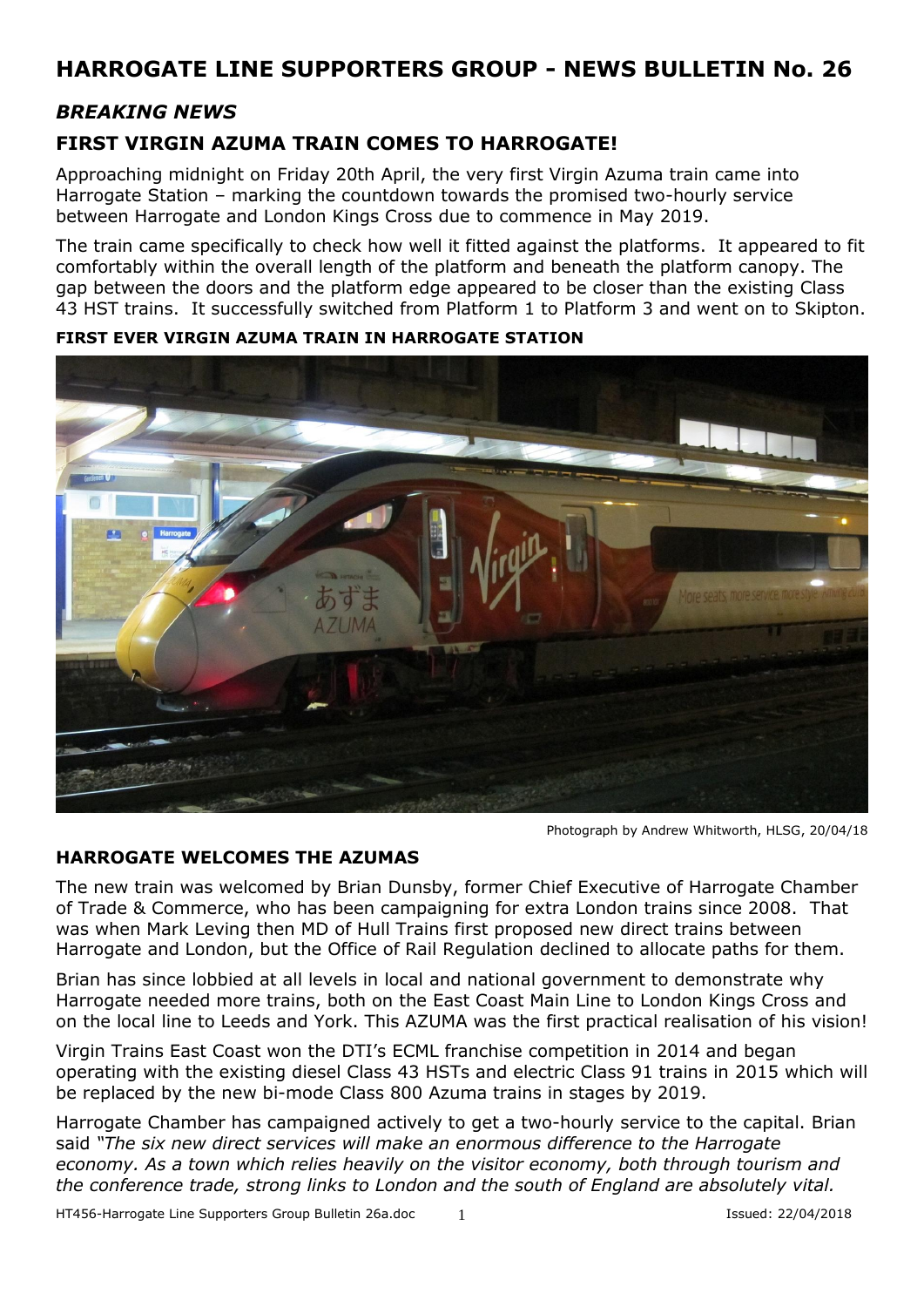*"On top of that, we have many professional service businesses in Harrogate and they need to be able to get to and from the capital with ease in order to grow and operate successfully. These new trains will make that ambition a reality and we look forward to working closely with Virgin to ensure Harrogate remains a key consideration in their East Coast operations."*



Brian L Dunsby is "hands on" the first Virgin Azuma Train into Harrogate 20/04/18

### **TECHNICAL INFORMATION**

This train was the prototype for the East Coast main-line services, built by Hitachi at Kasado in Japan and shipped to the UK. Hitachi has since constructed a new factory at Newton Aycliffe, near Darlington, where they are currently building similar trains for Great Western Railway services that are now running between London and the south-west of England.

The special test train led by engine number 800101 brought nine coaches from Doncaster Carr Depot via Wakefield and Leeds into Harrogate main station for the very first time to test the platform clearances at each door. The train stayed for over 30 minutes before moving on to repeat the station platform checks at Skipton, Keighley and Shipley

This train did not carry any fare-paying passengers – just a team of Network Rail and Virgin Trains East Coast engineers who checked the clearances between the train and the edge of the platform by each door. It started on Platform 1 and then moved northwards to the points behind the ASDA store where it reversed on the other line towards Leeds to check Platform 3.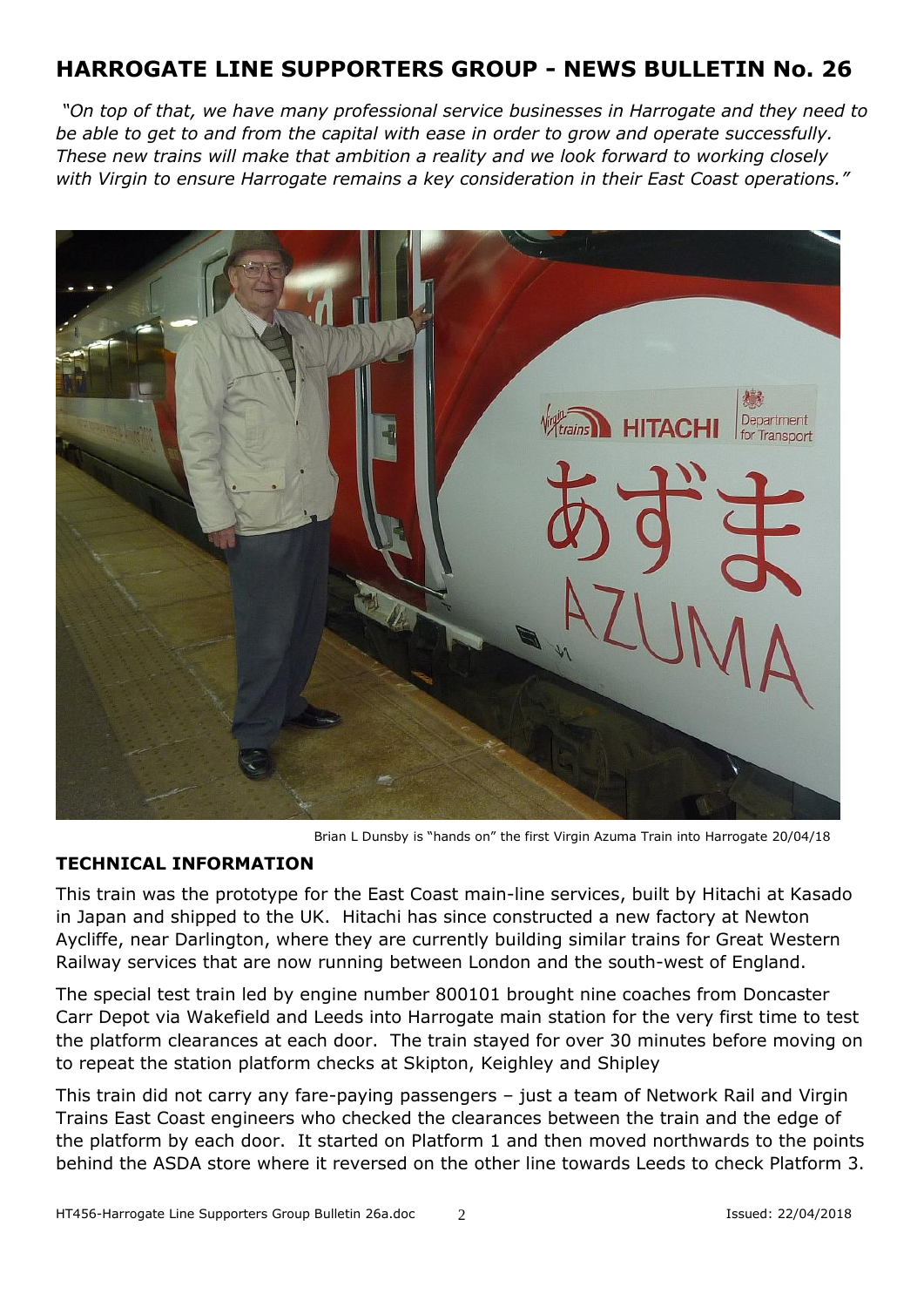## **EAST COAST MAINLINE FRANCHISE CONCERNS**

In view of the recent concerns over the future of the East Coast mainline franchise we sought assurance from Virgin who responded officially on 7 th December 2017 as follows: *"We are not aware of any government plans related to the new East Coast Partnership from 2020 which will affect additional services to Harrogate, Lincoln and Bradford under our planned May 2019 timetable."*

This was also queried in the House of Lords in February 2018 as follows:

**Lord Shutt Of Greetland***: Further to the announcement by the Secretary of State for Transport on 29 November that the Stagecoach–Virgin partnership would cease to operate the East Coast Rail franchise in 2020, whether they expect that the commitments in the original franchise that were due to be met before 2020 will continue to be met; and in particular, whether they expect (1) direct services from Middlesbrough to London, (2) twohourly direct weekday services between Bradford, Harrogate, Lincoln and London, and (3) new direct peak-time services between Huddersfield and London, to be established by May 2019.*

**Baroness Sugg:** *We are in discussions with Stagecoach to ensure the needs of passengers and taxpayers will be met in the short term whilst laying the foundations for introduction of the East Coast Partnership from 2020. We expect to provide additional services between Lincoln, Harrogate, Bradford and London from May 2019. It remains our intention to deliver additional services to Middlesbrough and Huddersfield. Virgin Trains East Coast has contingent rights to run services from London to Middlesbrough from May 2020 and firm rights from May 2021.*

### **VIRGIN TRAINS EAST COAST STATEMENTS**

### **Virgin Trains East Coast – direct Harrogate-Kings Cross services from 2019**

At the September 2017 Harrogate Chamber Meeting, Paul Smith, Commercial Manager for the Central Area of Virgin Trains East Coast, outlined the benefits of the new trains.

The new Virgin Azuma trains currently being built by Hitachi start to arrive in 2018, meaning:

- 65 trains, comprising 42 electric, 23 bi-mode
- Increase from 155 to 205 services per day
- London Leeds up to 37 per day
- London Newcastle up to 44
- London Edinburgh up to 27
- Direct trains every 2 hours to Harrogate, Bradford, Lincoln & Middlesbrough

From 2019, the Harrogate-Kings Cross services will be dramatically improved in frequency and speed:

Current services:

- 1 service per day north & south
- Northbound: 2 hrs 52 mins
- Southbound: 3hrs 01mins

Access Rights from May 2019 for.*..*

- 7 services per day north & south
- Northbound: 2 hrs 37 mins
- Southbound: 2 hrs 48 mins

The new AZUMA trains are currently under construction at Hitachi's factory in Newton Aycliffe as part of the Government's £5.7 billion Intercity Express Programme.